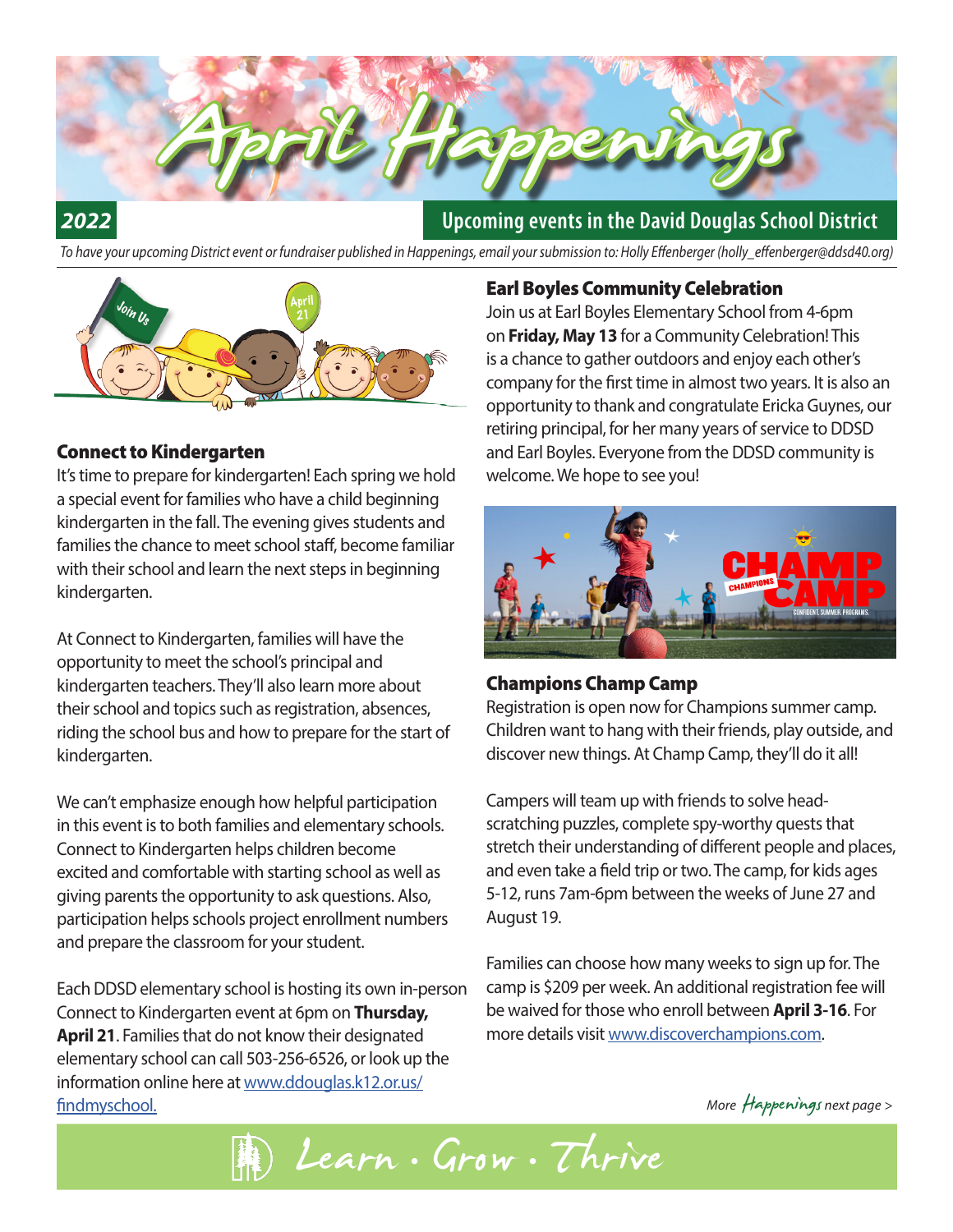# More Happenings



## David Douglas School District is Hiring!

Join our team! We're hiring in all areas, but specifically in areas of Instructional Support, Transportation, Custodial Services and Nutrition Services.

For those interested in teaching and who identify as part of the BIPOC community, ask us about our "Grow Your Own Program."

District Employee benefits include:

- Competitive pay and health insurance
- Flexible schedules
- On-site training
- Professional Development
- Career Advancement opportunities

Apply now at daviddouglas.schoolrecruiter.net.

## The 2022-2023 DDHS Cheerleading Season

The DDHS Cheer team is preparing for their 2022-23 season. Students interested in being a part of the team can sign up now to receive more information. Use the QR code to complete the form. Please contact Coach Mikyla with any questions at mikyla\_pruett@ ddsd40.org.



## Boys' Basketball Camp

Mark your calendars now for the

annual boys' basketball camp. Scots Camp is for all 2nd to 10th grade boys and will be held **Monday, June 20th through Thursday, June 23rd.** This is the week after the end of the school year. It'll be from 9am-1pm at David Douglas High school. Camp registration opens in May. If you have questions you can email Tyler Maes at tyler\_maes@ddsd40.org or Chad Reeves at chad\_reeves@ddsd40.org.

# 39th Annual David Douglas Scramble Golf **Tournament**

Grab your clubs, and let's hit the green! Sign up for our 39th Annual Scramble Golf Tournament on **April 30th**, 2022 at Glendoveer Golf Course East.

Entry Fees, for 18 holes, is \$75 per player. This includes a golf cart, green fees, breakfast, snacks, lunch, refreshments, and prizes.

Proceeds benefit DDHS boys golf team. Registration is at 8:00am. There will be a 9:00am shotgun. For more information, call Tyler Satterthwaite at 503-382-9790 or email tyler\_satterthwaite@ddsd40.org.

## Teens and Anxiety

Even this far into the school year, some teens may be more anxious than ever. There is an unprecedented level of stressful situations to process right now and this understandably causes anxiety for many.

It is possible that your teen has had anxiety for a long time and is a high-functioning individual who is just beginning to show signs. Teens exhibit signs of anxiety differently than younger children. Sometimes parents are unaware of their teen's anxiety.

Teens can be anxious about a number of things in addition to COVID considerations. Teens might be anxious about their performance in academics and sports as expectations increase and schoolwork is more difficult than prior years. Your teen may be anxious about the way they are perceived by others. This is the time when they are worried about their appearance, how they dress and whether they might do something they consider embarrassing. Teens can also be anxious about their bodies, whether they are developing at a normal rate, before or after their peers.

Teens can often hide their symptoms well, acting like a "typical" teen who sometimes is withdrawn, irritable or touchy. Some of the following behaviors might be a sign of anxiety: recurring fears and worries about routine parts of everyday life, trouble concentrating, extreme selfconsciousness or sensitivity to criticism, withdrawal from social activity, avoidance of difficult or new situations, chronic complaints about stomach aches or headaches,